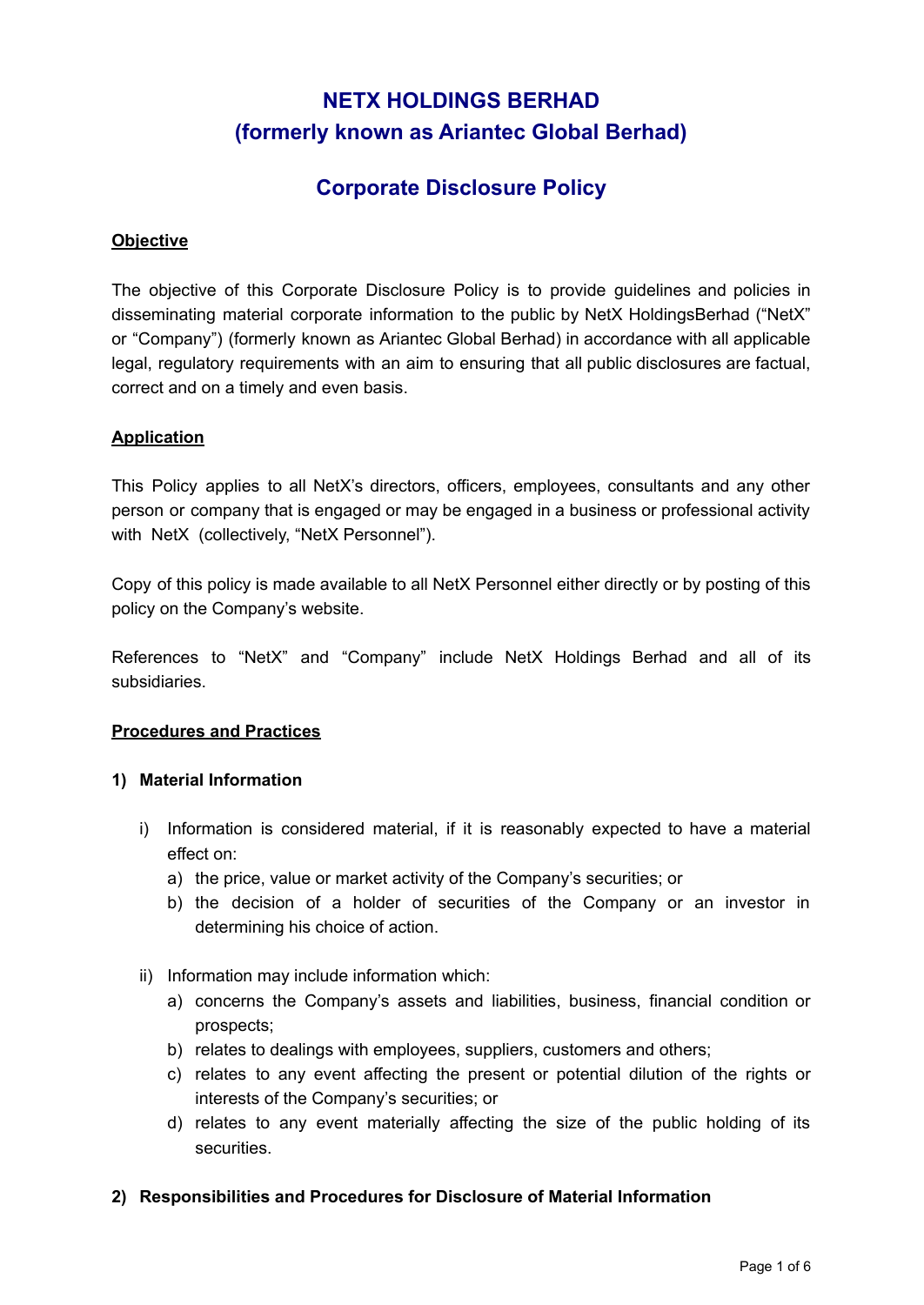- i) The Chief Financial Officer will manage all of the Company's release of announcements of material information to Bursa Securities through the Secretarial Agent.
- ii) The Company Secretary will assist in drafting the relevant announcement for review by the Chairman/Deputy Chairman/Executive Director/majority Directors to ensure accuracy of the contents in the announcement.
- iii) The Chief Financial Officer has the duty to review and verify the accuracy of all financial data and all information contained in the announcement.
- iv) All announcements must be approved by the Chairman/Deputy Chairman/Executive Director/majority Directors or his designate before the release of the announcements to Bursa Securities.
- v) To ensure the news or material information better understood and widely disseminated, the Company may request Bursa Securities for a suspension in the trading of the Company's securities, so that an announcement can be made during trading hours.
- vi) For press release, after review by the Chairman/Deputy Chairman/Executive Director, announcement on the same must first be released before releasing to the media to ensure widest possible public dissemination. The press release must be made available on the Company's website.
- vii) The Chief Financial Officer should monitor after the release of the press release to ensure accurate media reporting and to take any corrective measures, if necessary.

## **3) Maintenance of Disclosure Record**

The Chief Financial Officer shall maintain all disclosure documents prepared and filed with the relevant authorities in a secured space.

# **4) Withholding of Material Information**

The Company may temporarily refrain from publicly disclosing material information, provided that complete confidentiality is maintained.

Where material information is withheld, the Company must refrain from delaying disclosure for an unreasonable period of time since it is unlikely that confidentiality can be maintained beyond a short period of time. In case of doubt, the presumption must always be in favour of disclosure.

The Company will only withhold material information from the public:

- i) when immediate disclosure would prejudice the ability of the Company to pursue its corporate objectives;
- ii) when the facts are in a state of flux and a more appropriate moment for disclosure is imminent; or
- iii) where company or securities laws may restrict the extent of permissible disclosure before or during a public offering of securities or a solicitation of proxies.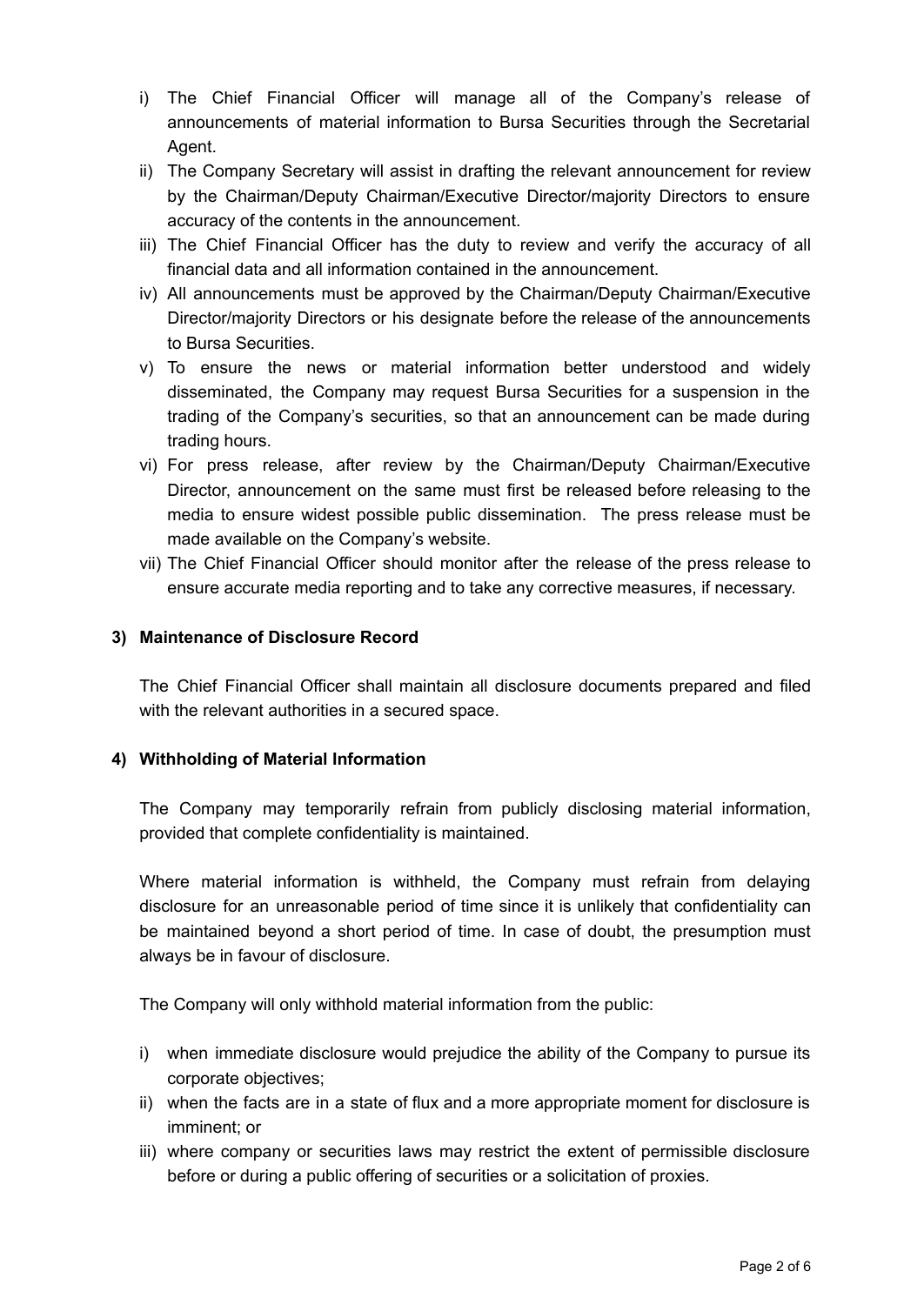If material information is being withheld, the Company must ensure that confidentiality is maintained at all times to minimise leakage of information.

# **5) Responding to Market Rumours or Reports**

- i) Whenever the Company becomes aware of a rumour or report, the Company should consult with its directors, major shareholders and such other persons familiar with the matter, to ascertain whether:
	- a) the rumour or report contains undisclosed material information; and
	- b) immediate disclosure is required to clarify, confirm or deny the rumour or report.
- ii) The Company shall not respond to or clarify articles or reports that are considered general in nature, unless such information has an impact on the price of its securities or affects investment decision.
- iii) The Company shall make an immediate announcement to deny or clarify the rumour or report and provide facts sufficient to support the denial or to clarify any misleading aspects of the rumour or report.
- iv) The Company shall make a reasonable effort to bring the relevant announcement to the attention of the particular group that initially distributed the rumour or report.
- v) In the case of an erroneous newspaper article, a copy of the announcement should be sent to the newspaper's financial editor, or in the case of an erroneous broker's market report, a copy of the announcement should be sent to the broker responsible for the report.
- vi) If the rumour or report contained material information that is correct, an announcement setting forth the facts must be prepared for public release. Such announcements are essential even if the matter has yet to be presented to the Company's board of directors for consideration.
- vii) In the case of a rumour or report predicting future sales, earnings or other quantitative data, no response from the Company is ordinarily required, unless such report is manifestly based on or contains erroneous information, or is wrongly attributed to the Company, the Company must respond promptly to the supposedly factual elements of the rumour or report as required under the ACE Market Listing Requirements ("LR") of Bursa Malaysia Securites Berhad ("Bursa Securities"). In addition, the Company must include in the announcement a statement to the effect that the Company has made no such prediction and currently knows of no facts that would justify making such a prediction.
- viii)If immediate disclosure is not required under the LR, the Company should decide whether to make a voluntary announcement clarifying, confirming or denying the rumour or report after consulting the board of directors.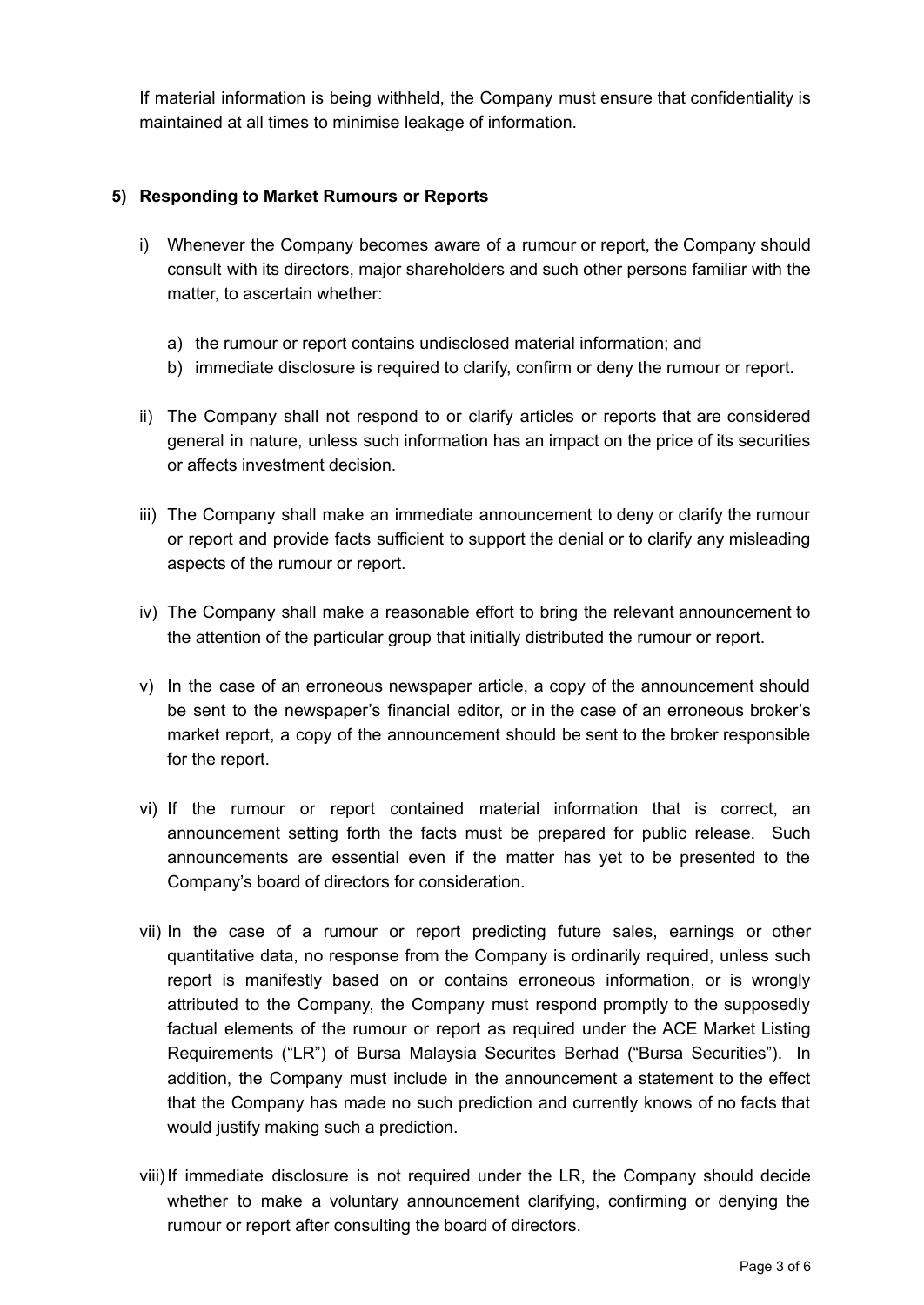# **6) Unusual Market Activity**

- i) Where unusual price movement, trading activity, or both ("unusual market activity" or "UMA") occurs, the Company must immediately:
	- a) undertake due enquiry with the relevant persons such as its directors, major shareholders and persons familiar with the affairs of the Company, to determine the cause; and
	- b) issue a clarifying announcement.
- ii) The Company must ensure that the enquiry or information gathering process is carried out efficiently and the announcement is made on an immediate basis irrespective of whether a written UMA query is issued by Bursa Securities.
- iii) If the Company determines that the UMA results from material information that has already been publicly disclosed pursuant to the LR, generally no further announcement is required. However, if the UMA indicates that such information may have been misinterpreted, a clarifying announcement is required.
- iv) If the UMA results from a "leak" of previously undisclosed information, the information in question must be publicly disclosed.
- v) If the UMA results from a rumour or report, the Company shall comply paragraph 5 above.
- vi) If the Company is unable to determine the cause of the UMA, the Company must announce that there have been no undisclosed developments which would account for the UMA.

#### **7) Company's website**

- i) The Company must publish on its website at [www.netx.com.my](http://www.netx.com.my) all announcements made to Bursa Securities as soon as practicable after the same are released on Bursa Securities' website.
- ii) The Company's website must contain the current office address and office contact numbers to enable the public to forward queries to the Company.
- iii) The Chief Financial Officer or his designate shall monitor the Company's website to ensure the website is current, informative and contain all information which may be relevant to the Company's shareholders including analyst's briefings.

#### **8) Restrictions on Insider Trading**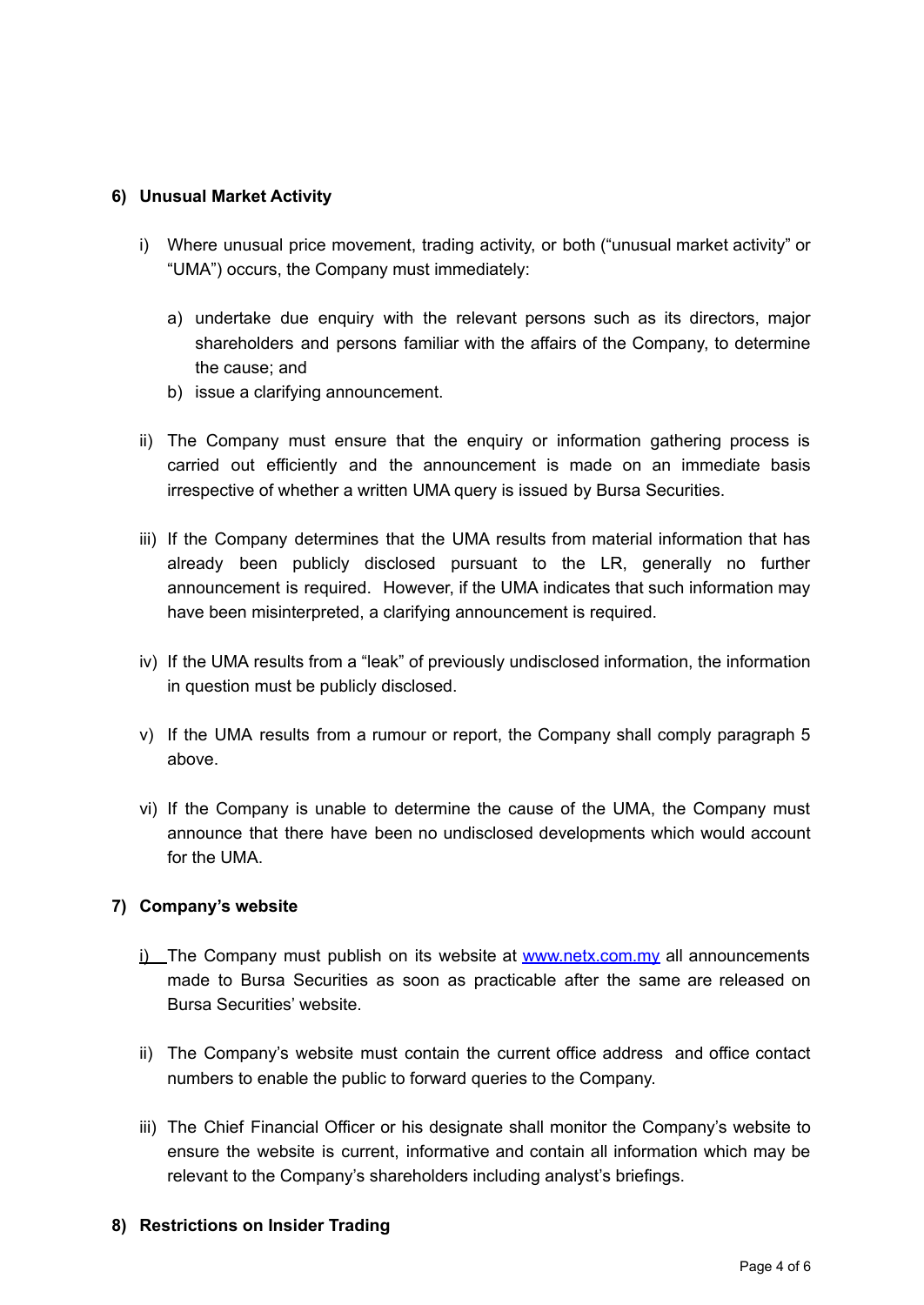- i) Any person who has access to material information of the Company, its financial condition and its operations that have not been disclosed to the investing public, is regarded as an insider.
- ii) Insiders must not trade on the basis of material information which is not known to the investing public, nor pass on that information to help another person to deal in the Company's securities.
- iii) The relevant provisions of the Capital Markets and Services Act 2007 and the Companies Act, 1965 shall apply to all insiders.
- iv) The Company Secretary would advise the board of directors from time to time on the trading restriction in the Company's securities in accordance with the provisions of the LR.

## **Designated Spokespersons**

Disclosure of corporate information and communication with investment analysts, potential investors, media or other parties will be made only by individuals who have been authorized for this purpose.

The following personnel are currently authorized as NetX's primary corporate spokespersons. From time to time, they may authorize other persons to communicate with the media or the investor community.

- Chairman/Deputy Chairman
- Executive Director

Anyone who is not authorized must not respond under any circumstances to inquiries on price sensitive information from the investment community, media or other parties. All such inquiries shall be referred to the Corporate Spokespersons.

It is not the intent of this policy to restrict employees from speaking to outside parties. However, when doing so, employees must ensure that any Company information provided is in compliance with this policy and should contact a member of the Board of Director if in doubt about the appropriateness of supplying certain information.

# **Confidentiality of information**

All NetX Personnel who are in possession of price sensitive information should not disclose undisclosed material information and shall not disclose confidential information to others prior to the broad public dissemination of that information.

Disclosure of material non-public information to a selected group of people is prohibited.

NetX Personnel are expected to observe the following: